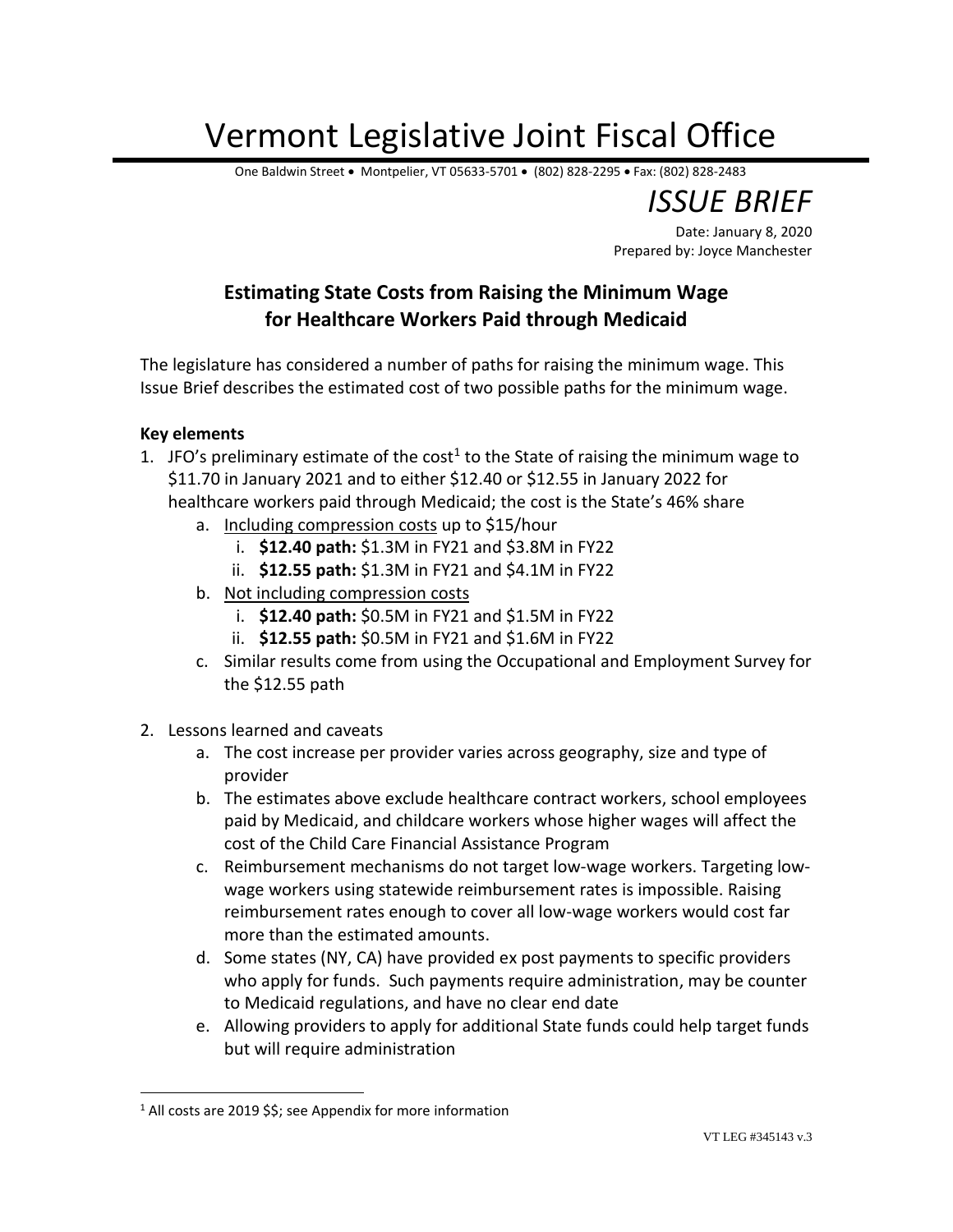- 3. Several concerns emerged in conversations with the director of a residential care facility and the director of a Federally Qualified Healthcare Center
	- a. Some concerns are related to the minimum wage increase directly
		- i. Raising the minimum wage could help a bit with hiring and retention, but providers worry about competition from supermarkets, fast food, and menial jobs
		- ii. Workers could potentially lose some State benefits such as health insurance subsidies or childcare subsidies as the minimum wage rises
		- iii. Providers need a career ladder for low-wage workers
		- iv. Additional increases in the minimum wage put further pressure on struggling providers and the financial stability of the system
	- b. Larger issues related to Medicaid reimbursement are critical as well
		- i. The financial sustainability of some Medicaid services is already at risk; facilities serving Medicaid enrollees face multiple pressures in hiring, retention, non-wage costs, additional regulations, etc.
			- 1. More night staffing may be required without increased reimbursement
			- 2. Increasing costs for fuel, food, and transportation are not reimbursed
			- 3. Providers with a high proportion of Medicaid clients or no deficiencies reported over some number of years currently receive no supplemental payments
			- 4. No funding for capital improvements currently exists
		- ii. Providers do not want a more complicated reimbursement process
		- iii. The relationship between reimbursement for Choices for Care (Medicaid long-term care) and the cost of providing care is very weak; need to get closer to reimbursing actual costs
		- iv. Providers also face uncertainty regarding a change in the federal Medicare payment model (Patient-Driven Groupings Model<sup>2</sup>)
- 4. Background information on the methodology used

 $\overline{a}$ 

- a. Proportional budget approach used here is based on the approach used last spring, informed by the recent CBO study and JFO's data collection effort
- b. Data collection efforts reveal less than full-time jobs and work hours often split between Medicaid and non-Medicaid patients
- c. Addressing compression assumes smaller proportional increases above the minimum wage until no increase at \$15 per hour

 $<sup>2</sup>$  The Patient-Driven Groupings Model uses 30-day periods as a basis for Medicare payment. Those 30-day</sup> periods are categorized into 432 case-mix groups based on 2 admission sources, the 1st or subsequent 30day periods, 12 clinical groupings, 3 functional impairment levels, and 3 comorbidity adjustments.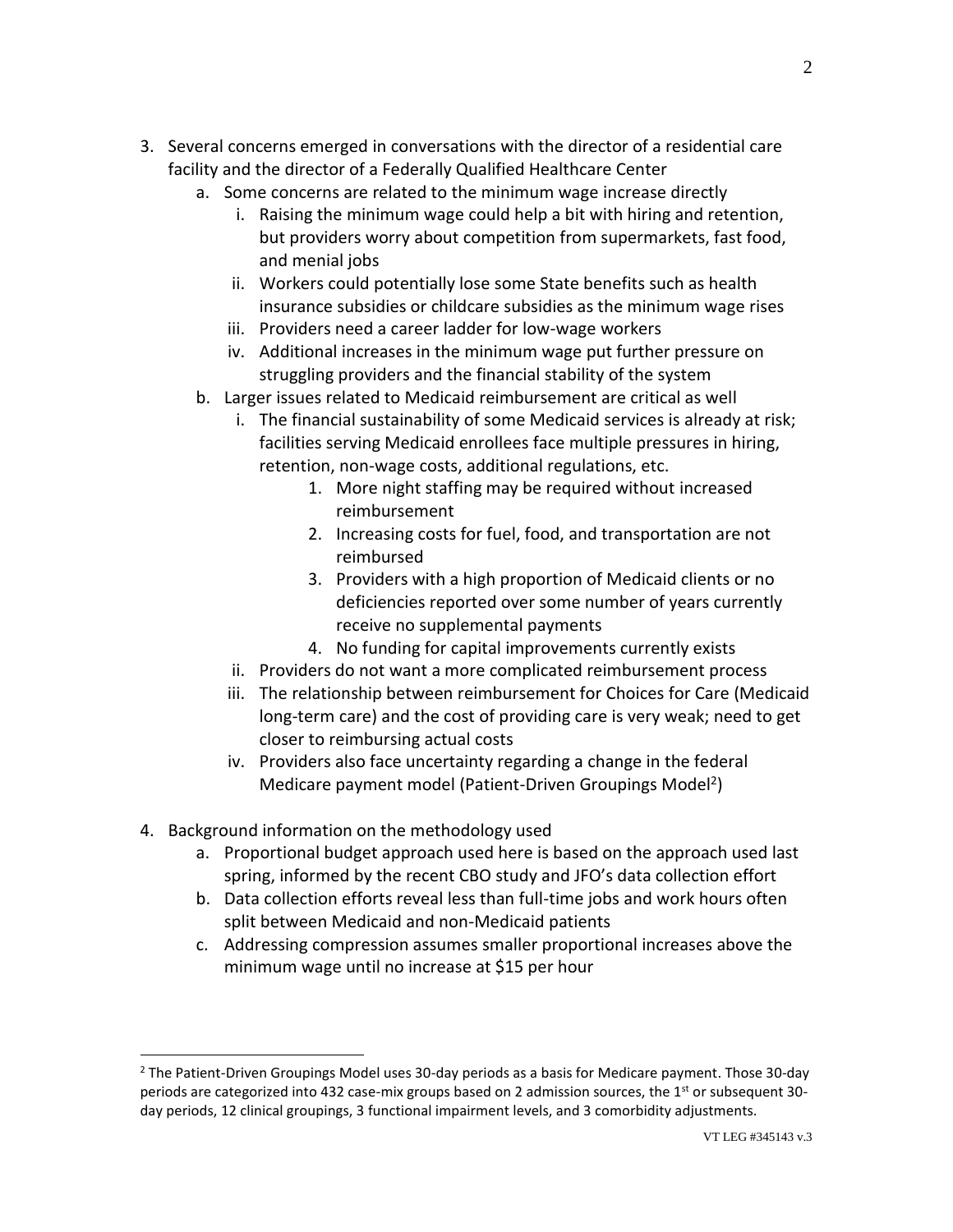- 5. Data collection efforts reveal how healthcare wages of \$15 or less are distributed
	- a. JFO collected data on 6,631 jobs; 45% of those jobs pay \$12.50 or less per hour



Background information on the wage distributions shown

- Charts reflect data collected by the Joint Fiscal Office (JFO) for healthcare workers in Vermont with hourly wages no more than \$15 per hour who are paid in whole or in part by Medicaid
- Data collected by JFO are not a representative sample of low-wage healthcare workers paid through Medicaid
- Data represent jobs for low-wage healthcare workers; many hold multiple part-time jobs or work for multiple patients. Some workers receive overtime at 1.5 times their regular hourly wage, not reflected here.
- JFO does not have data for other types of workers who would be affected by an increase in the minimum wage and whose wages would also affect the state budget; those workers include contract workers such as food service or cleaning service workers in the healthcare industry and childcare workers whose wages affect the cost of the Child Care Financial Assistance Program
- Based on the VDOL Occupational and Employment Survey, JFO roughly estimates that about 7,200 people are employed in the healthcare industry in Vermont with wages at or below \$15 per hour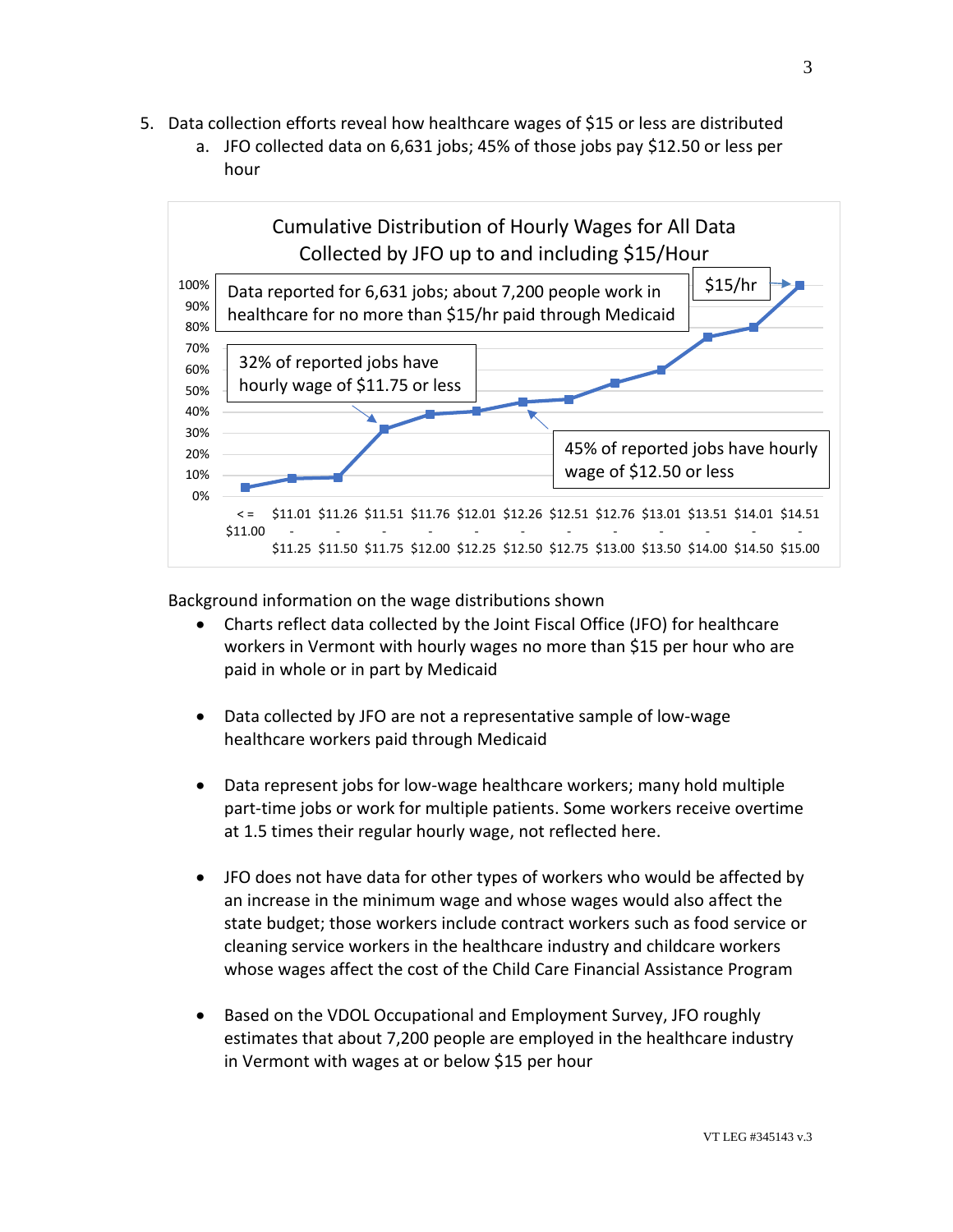b. Direct-care jobs with payroll services provided by ARIS Solutions can be paid hourly or daily. 49% of hourly jobs pay \$12.50 per hour or less, often for workers who serve multiple clients in a week. Respite jobs often pay daily, and 93% of those jobs pay \$12.50 per hour or less.



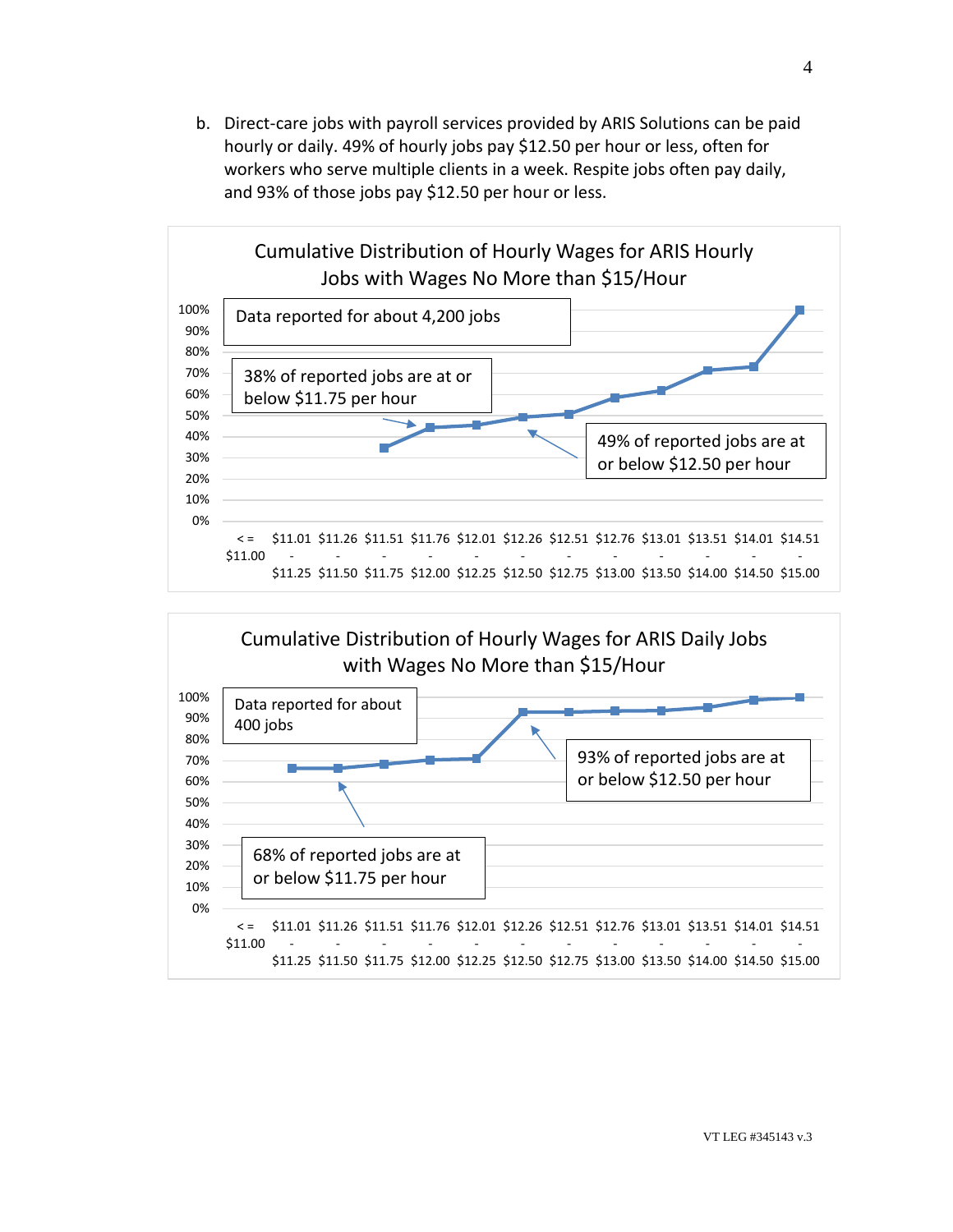c. The Visiting Nurse Associations provide home health and hospice services, and 24% of the reported jobs pay \$12.50 per hour or less.



d. Jobs at Adult Day Services offer community-based non-residential supports, and 46% of the reported jobs pay \$12.50 per hour or less.

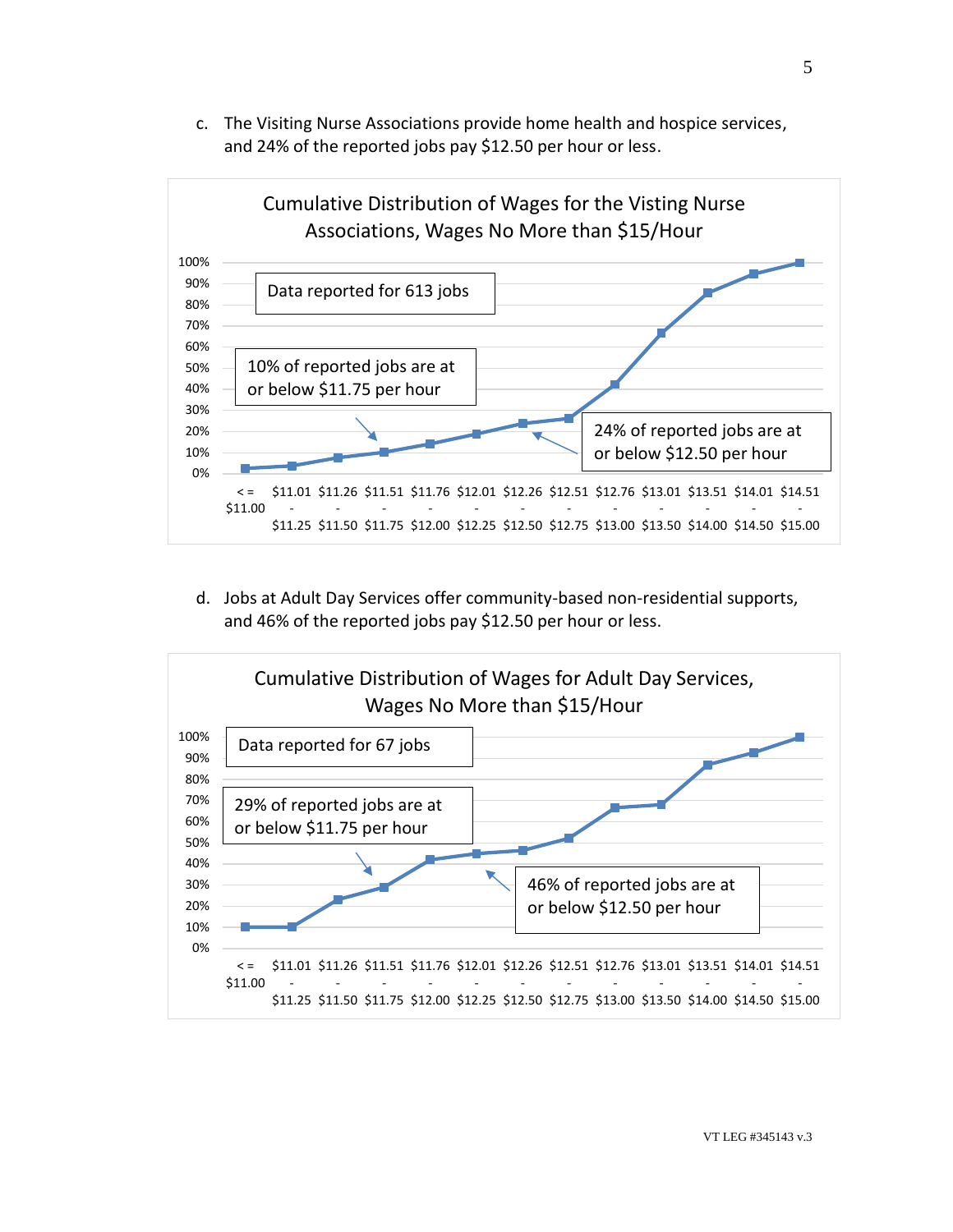e. Jobs in the Designated Agencies provide mental health counseling and support services. Most jobs pay \$14 per hour or more.



f. Health care jobs at hospitals sometimes pay \$15 per hour or less.

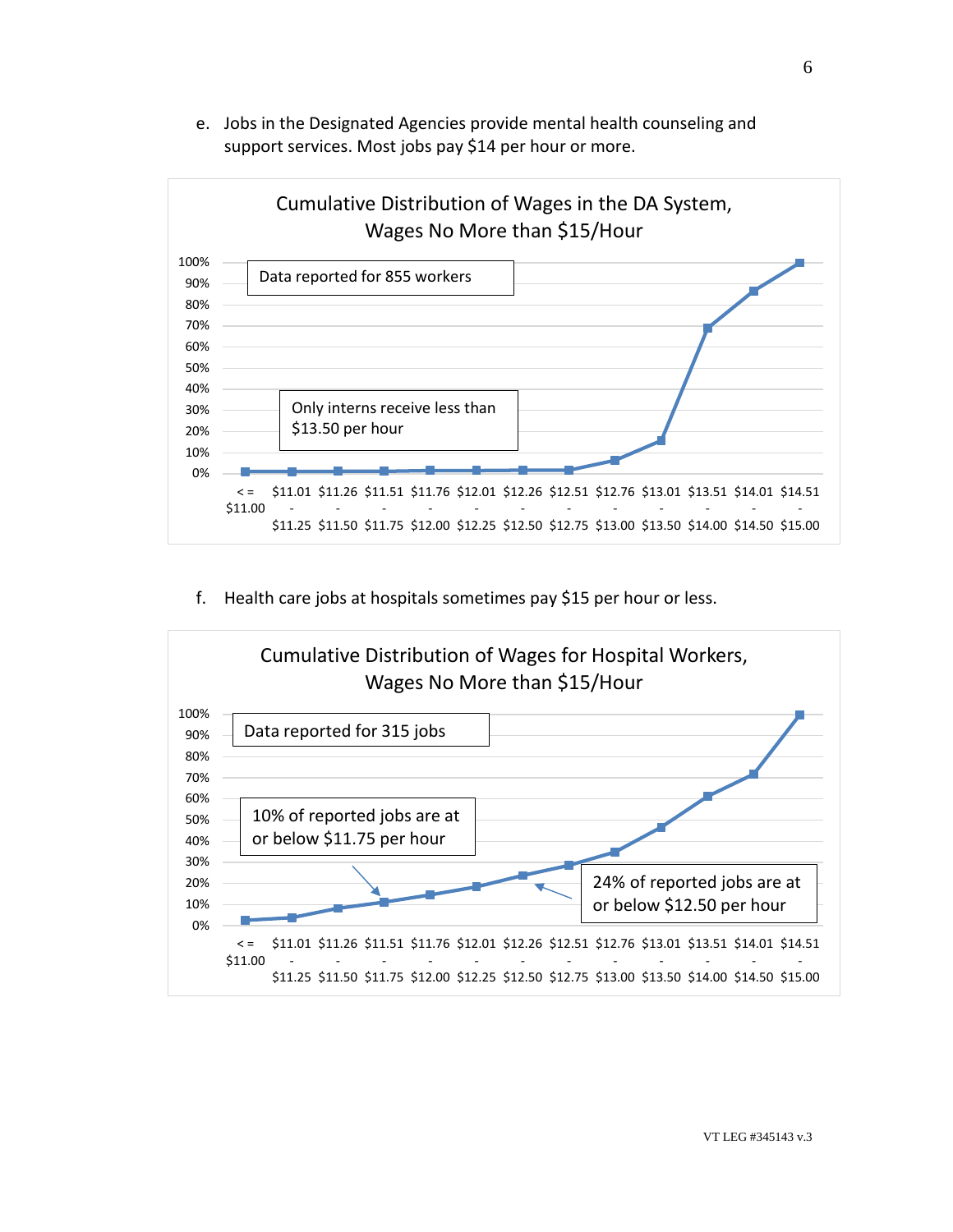## **Appendix. More Information on JFO's Data Collection and Estimation Efforts**

- 1. The wage data help to inform our estimates but do not change them substantially
	- a. JFO collected two types of information
		- i. Data on hours worked and hourly wage for healthcare workers who earn no more than \$15 per hour and work in facilities with Medicaid patients
		- ii. Data on the proportion of a facility's Medicaid budget that goes to wages, and on the proportion of wages that go to workers paid \$15 per hour or less
	- b. Many healthcare providers who serve Medicaid enrollees sent data on hourly wage and hours worked, but the sample is not large enough to be representative; moreover, JFO cannot be sure how much of a job's wages are eligible to be reimbursed by Medicaid
	- c. Trade groups obtained data of both types from their members; results are informative but reflect only a subset of providers
- 2. In all, JFO received wage data from about 100 traditional providers as well as from ARIS, a payroll service for direct-care home health workers
	- g. JFO received wage data on 6,631 jobs in which employees earn \$15 per hour or less and serve Medicaid enrollees
		- i. According to the Vermont Agency of Human Services, about 2,700 providers received at least \$1,000 in Medicaid funds in CY 2018
	- h. The 100 traditional providers reported wage and hours data for about 2,000 jobs that are paid through Medicaid for at least some of the hours worked; some workers hold down more than one job, and many jobs are part-time
	- i. The payroll service ARIS provided wage and hours information on about 4,600 direct-care jobs that provide at-home services to Medicaid enrollees; many of those jobs are part-time, and one worker could hold multiple jobs
	- j. Based on data from the Vermont Department of Labor, JFO estimated that Vermont had about 7,200 healthcare workers who might have some of their time paid through Medicaid and who earn no more than \$15 per hour
	- k. The specifics of JFO's data collection efforts
		- i. A JFO contractor contacted 233 providers and received 53 responses with hours worked and hourly wage from a variety of provider types in different parts of the state; half of the 53 had no wages under \$15 per hour; the sample is not large enough to be representative, but we see evidence of part-time work by many and variation in pay across different parts of the state
		- ii. Trade groups for visiting nurses, nursing homes and residential care/assisted living, hospitals, and designated agencies obtained data from their members. The data are incomplete but offer a glimpse of the wage structure at those providers. A concern is that nonmember providers may have less financial stability and more low-wage workers than the members who responded.